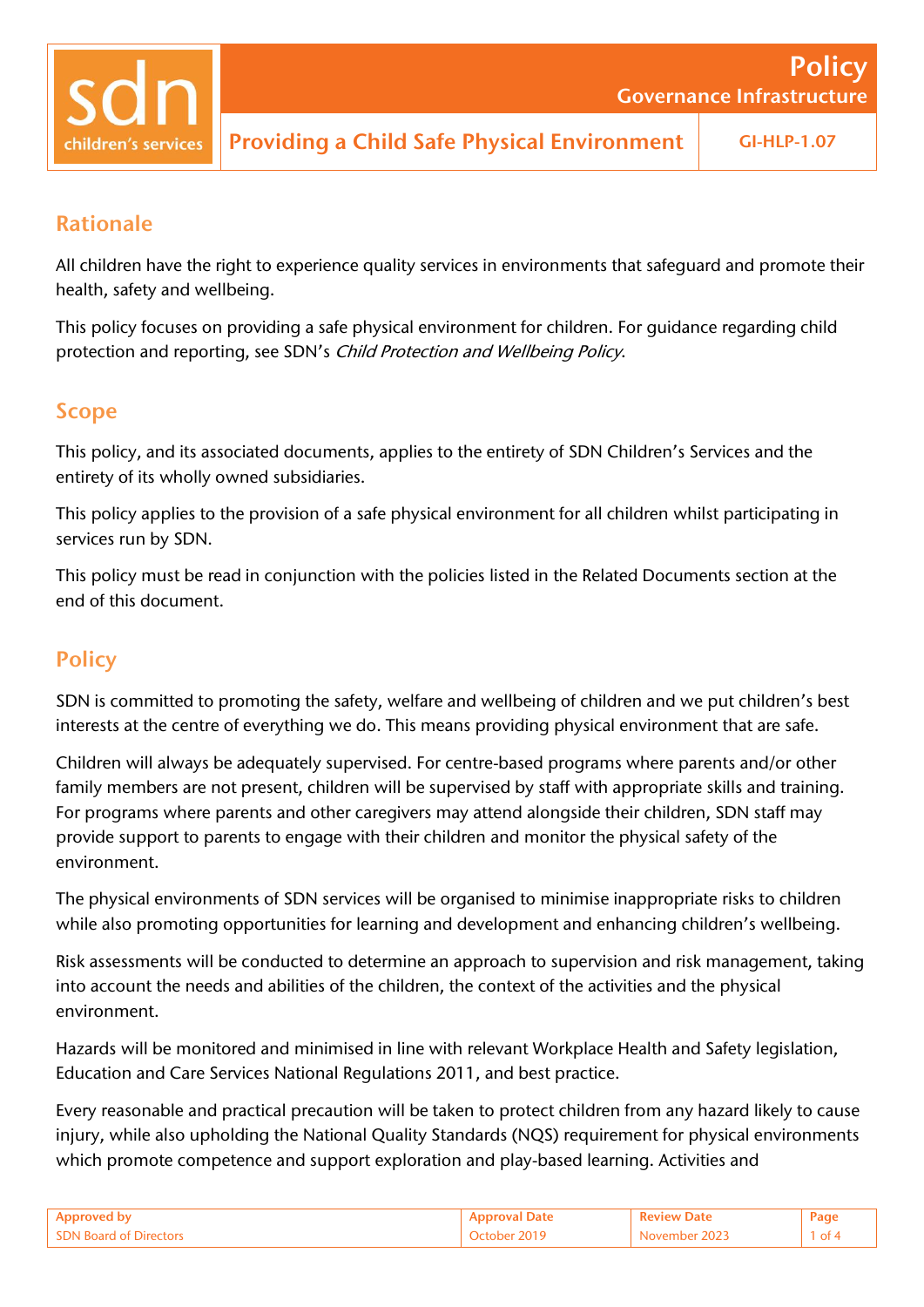environments with element of appropriate and manageable risk will be provided so that children can explore their environment, learn to take and manage appropriate risks, develop skills and make decisions.

All equipment and materials used at an SDN service will meet relevant safety standards.

Worn and damaged equipment that may provide a safety risk for children will be repaired or replaced in a timely manner.

Learning environments will be established to provide appropriate child groupings and sufficient, accessible spaces, and will include carefully chosen and well-maintained resources and equipment.

Smoking will be banned within the grounds of, and within four metres of, any entrances of any enclosed space where SDN operates a service for children.

# National Quality Standard for Education and Care Services

This policy is in line with the National Quality Standards, in particular Quality Area 2 – Children's health and safety and Quality Area 3 – Physical environment.

| <b>Standard 2.1</b> | <b>Health</b>     | Each child's health is promoted.                                               |
|---------------------|-------------------|--------------------------------------------------------------------------------|
| Element             | Health practices  | Effective illness and injury management and hygiene practices are              |
| 2.1.2               | and procedures    | promoted and implemented.                                                      |
| Element             | Healthy lifestyle | Healthy eating and physical activity are promoted and appropriate for          |
| 2.1.3               |                   | each child.                                                                    |
| <b>Standard 2.2</b> | <b>Safety</b>     | Each child is protected.                                                       |
| Element             | Supervision       | At all times, reasonable precautions and adequate supervision ensure           |
| 2.2.1               |                   | children are protected from harm and hazard                                    |
|                     |                   |                                                                                |
| <b>Standard 3.1</b> | Design            | The design of the facilities is appropriate for the operation of a             |
|                     |                   | service.                                                                       |
| Element             | Fit for purpose   | Outdoor and indoor spaces, buildings, fixtures and fittings are                |
| 3.1.1               |                   | suitable for their purpose, including supporting the access of every<br>child. |
| Element             | Upkeep            | Premises, furniture and equipment are safe, clean and well                     |
| 3.1.2               |                   | maintained.                                                                    |
| <b>Standard 3.2</b> | <b>Use</b>        | The service environment is inclusive, promotes competence and                  |
|                     |                   | supports exploration and play-based learning.                                  |
| Element             | Inclusive         | Outdoor and indoor spaces are organised and adapted to support                 |
| 3.2.1               | environment       | every child's participation and to engage every child in quality               |
|                     |                   | experiences in both built and natural environments.                            |

| <b>PROVIDING A CHILD SAFF ENVIRONMENT POLICY</b> |                      | <b>GI-HLP-1.07</b> |          |
|--------------------------------------------------|----------------------|--------------------|----------|
| <b>Approved by</b>                               | <b>Approval Date</b> | <b>Review Date</b> | Page     |
| <b>SDN Board of Directors</b>                    | October 2019         | November 2023      | $2$ of 4 |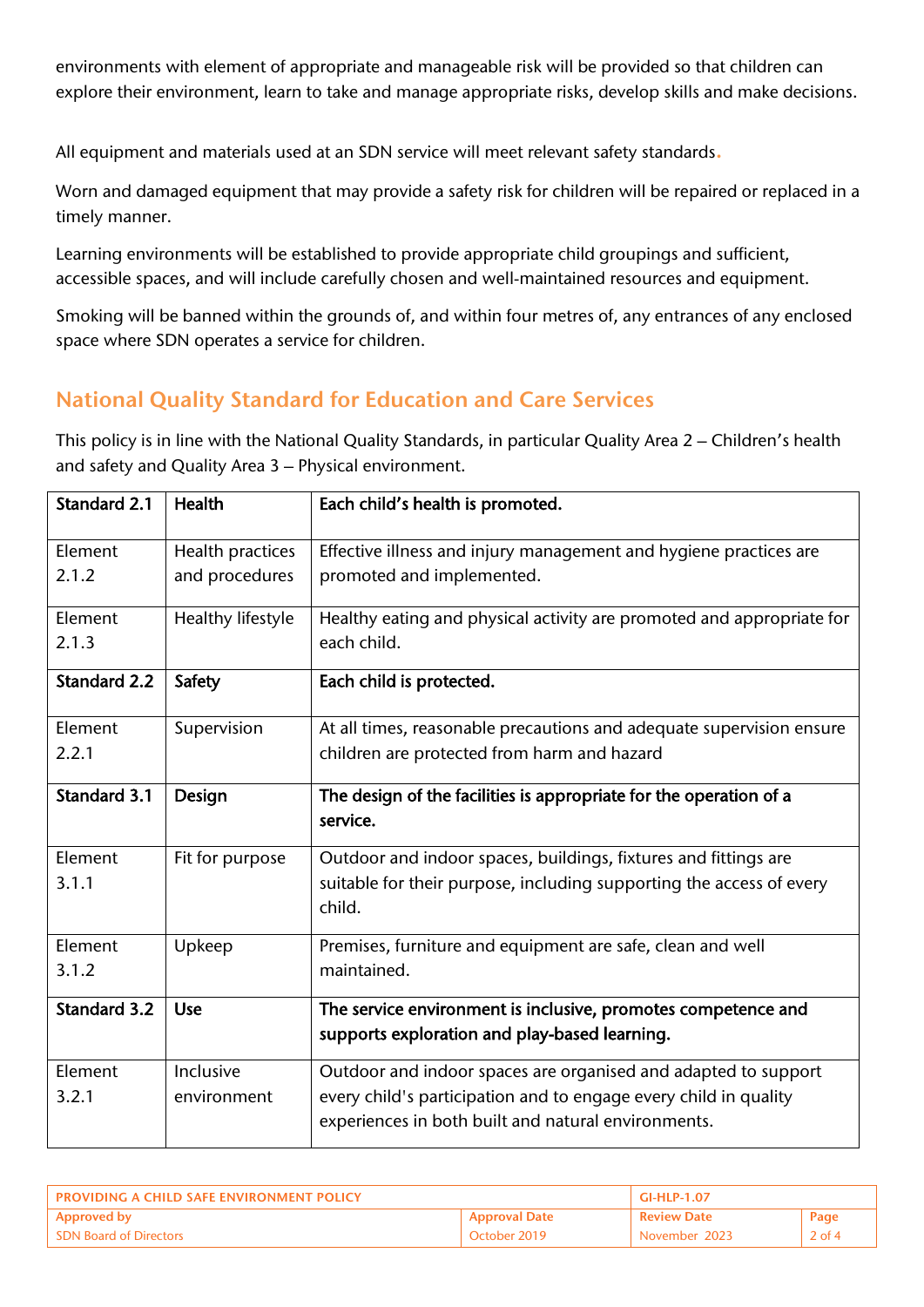### Related SDN Documents

Policies

- GI-HLP-1.06: Risk Management
- GI-HLP-1.08: Managing Critical Incidents
- SD-HLP-2.02: Child Protection and Wellbeing
- SD-OP-2.05: Supervision of Children
- SD-OP-2.11: Nutrition
- SD-OP-2.14: Children with Medical Conditions
- SD-OP-2.15: Child Incident, Injury, Trauma, and Illness
- SD-OP-2.16: Water Safety
- SD-OP-2.17: Sun Protection
- SD-OP-2.18: Excursions, Incursions and Regular Outings
- SD-OP-2.24: Interactions with Children
- HR-HLP-3.03: Code of Conduct for Interactions with Children
- WHS-HLP-4.01: Work Health and Safety
- WHS-OP-4.03: Infectious Diseases
- WHS-OP-4.05: First Aid
- WHS-OP-4.06: Emergency Preparedness

#### Procedure

• GI-PRO-1.07-01: Providing a Child Safe Environment

## Relevant Legislation/Regulations

- Education and Care Services National Law Act 2010, sections 165, 166 and 167
- Education and Care Services National Regulations 2011, regulations 99, 158-159, 168(f), 168 (h), 176
	- Schedule 1: National Quality Standards
- Work Health and Safety Act 2011
- National Principles for Child Safe Organisations

| <b>PROVIDING A CHILD SAFF ENVIRONMENT POLICY</b> |                      | GI-HI P-1.07       |          |
|--------------------------------------------------|----------------------|--------------------|----------|
| <b>Approved by</b>                               | <b>Approval Date</b> | <b>Review Date</b> | Page     |
| <b>SDN Board of Directors</b>                    | October 2019         | November 2023      | $3$ of 4 |